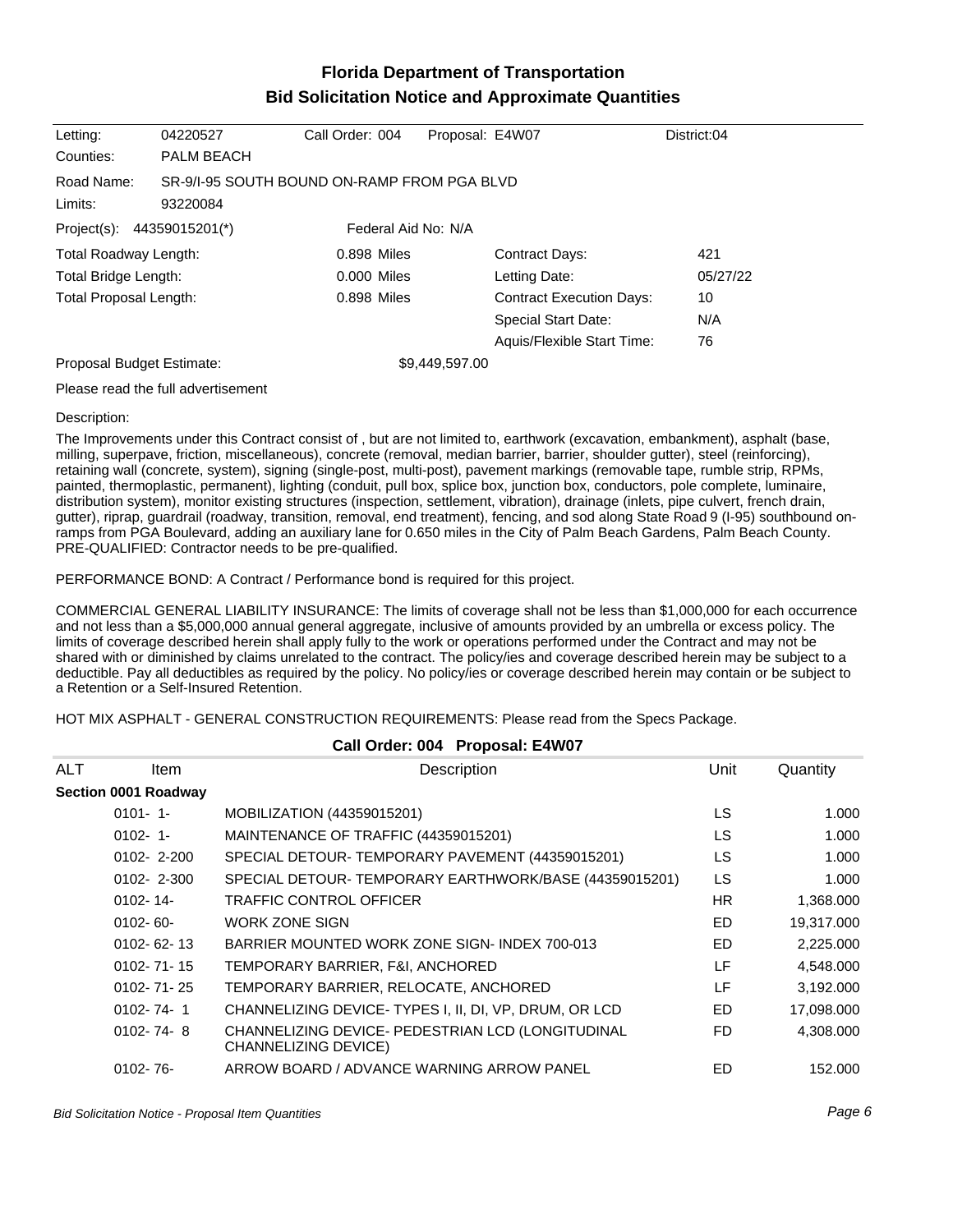**Call Order: 004 Proposal: E4W07**

| ALT | Item            | Description                                                                        | Unit          | Quantity   |
|-----|-----------------|------------------------------------------------------------------------------------|---------------|------------|
|     | 0102-89-1       | TEMPORARY CRASH CUSHION, REDIRECTIVE OPTION                                        | LO            | 6.000      |
|     | 0102-99-        | PORTABLE CHANGEABLE MESSAGE SIGN, TEMPORARY                                        | ED            | 512.000    |
|     | 0102-115-       | <b>TYPE III BARRICADE</b>                                                          | ED            | 30.000     |
|     | 0102-913-21     | REMOVABLE TAPE, WHITE, SOLID 6"                                                    | <b>GM</b>     | 0.395      |
|     | 0102-913-31     | REMOVABLE TAPE, YELLOW, SOLID, 6"                                                  | GM            | 0.066      |
|     | $0104 - 10 - 3$ | <b>SEDIMENT BARRIER</b>                                                            | LF            | 3,988.000  |
|     | $0104 - 15$ -   | SOIL TRACKING PREVENTION DEVICE                                                    | EA            | 3.000      |
|     | 0104-18-        | <b>INLET PROTECTION SYSTEM</b>                                                     | EA            | 32.000     |
|     | $0107 - 1 -$    | <b>LITTER REMOVAL</b>                                                              | AC            | 63.950     |
|     | $0107 - 2 -$    | <b>MOWING</b>                                                                      | $\mathsf{AC}$ | 63.950     |
|     | $0108 - 1$      | MONITOR EXISTING STRUCTURES- INSPECTION AND SETTLEMENT<br>MONITORING (44359015201) | <b>LS</b>     | 1.000      |
|     | $0108 - 2$      | MONITOR EXISTING STRUCTURES-VIBRATION MONITORING<br>(44359015201)                  | LS            | 1.000      |
|     | $0110 - 1 - 1$  | CLEARING & GRUBBING (44359015201)                                                  | <b>LS</b>     | 1.000      |
|     | $0110 - 4 - 10$ | REMOVAL OF EXISTING CONCRETE                                                       | SY            | 4,113.000  |
|     | $0120 - 1$      | REGULAR EXCAVATION                                                                 | <b>CY</b>     | 7,295.800  |
|     | $0120 - 6 -$    | <b>EMBANKMENT</b>                                                                  | <b>CY</b>     | 3,501.600  |
|     | $0160 - 4 -$    | <b>TYPE B STABILIZATION</b>                                                        | SY            | 9,348.000  |
|     | 0285-701-       | OPTIONAL BASE, BASE GROUP 01                                                       | SY            | 607.000    |
|     | 0285-707-       | OPTIONAL BASE, BASE GROUP 07                                                       | SY            | 2,713.000  |
|     | 0285-709-       | OPTIONAL BASE, BASE GROUP 09                                                       | SY            | 972.000    |
|     | 0285-711-       | OPTIONAL BASE, BASE GROUP 11                                                       | SY            | 4,748.000  |
|     | 0327-70-1       | MILLING EXISTING ASPHALT PAVEMENT, 1" AVG DEPTH                                    | SY            | 8,186.000  |
|     | 0327-70-5       | MILLING EXISTING ASPHALT PAVEMENT, 2" AVG DEPTH                                    | SY            | 803.000    |
|     | 0327-70-11      | MILLING EXISTING ASPHALT PAVEMENT, 2 1/4" AVG DEPTH                                | SY            | 40,114.000 |
|     | 0327-70-19      | MILLING EXISTING ASPHALT PAVEMENT, 3/4" AVG DEPTH                                  | SY            | 287.000    |
|     | 0334-1-13       | SUPERPAVE ASPHALTIC CONC, TRAFFIC C                                                | <b>TN</b>     | 102.100    |
|     | 0334-1-15       | SUPERPAVE ASPHALTIC CONC, TRAFFIC E                                                | <b>TN</b>     | 1,784.100  |
|     | $0334 - 1 - 55$ | SUPERPAVE ASPHALTIC CONCRETE, TRAFFIC E, PG76-22                                   | <b>TN</b>     | 3,825.100  |
|     | 0337- 7-25      | ASPHALT CONCRETE FRICTION COURSE, INC BIT, FC-5, PG 76-22                          | <b>TN</b>     | 1,796.600  |
|     | 0337-7-83       | ASPHALT CONCRETE FRICTION COURSE, TRAFFIC C, FC-12.5, PG 76-<br>22                 | ΤN            | 267.800    |
|     | $0339 - 1 -$    | MISCELLANEOUS ASPHALT PAVEMENT                                                     | <b>TN</b>     | 9.900      |
|     | 0400-2-11       | CONCRETE CLASS II, RETAINING WALLS                                                 | CY            | 428.800    |
|     | $0400 - 4 - 11$ | CONC CLASS IV, RETAINING WALLS                                                     | CY            | 28.700     |
|     | $0415 - 1 - 3$  | REINFORCING STEEL- RETAINING WALL                                                  | LB            | 43,545.000 |
|     | 0425-1-523      | INLETS, DT BOT, TYPE C, JBOT, <10'                                                 | EA            | 1.000      |
|     | 0425-1-541      | INLETS, DT BOT, TYPE D, <10'                                                       | EA            | 3.000      |
|     | 0425-1-544      | INLETS, DITCH BOTTOM, TYPE D, J BOT, >10'                                          | EA            | 1.000      |
|     | 0425-1-701      | INLETS, GUTTER, TYPE S, <10'                                                       | EA            | 1.000      |
|     | 0425-1-921      | INLETS, ADJACENT BARRIER, <= 10'                                                   | EA            | 8.000      |
|     | 0425-1-922      | INLETS, ADJACENT BARRIER, >10'                                                     | EA            | 2.000      |
|     | 0425-1-923      | INLETS, ADJACENT BARRIER, J BOTTOM, < 10'                                          | EA            | 1.000      |
|     | 0425-1-924      | INLETS, ADJACENT BARRIER, J BOTTOM, >10'                                           | EA            | 1.000      |
|     | 0425-3-41       | JUNCTION BOX, DRAINAGE, P-7, <10'                                                  | EA            | 1.000      |

Bid Solicitation Notice - Proposal Item Quantities **Page 7** and the set of the set of the set of the set of the set of the set of the set of the set of the set of the set of the set of the set of the set of the set of the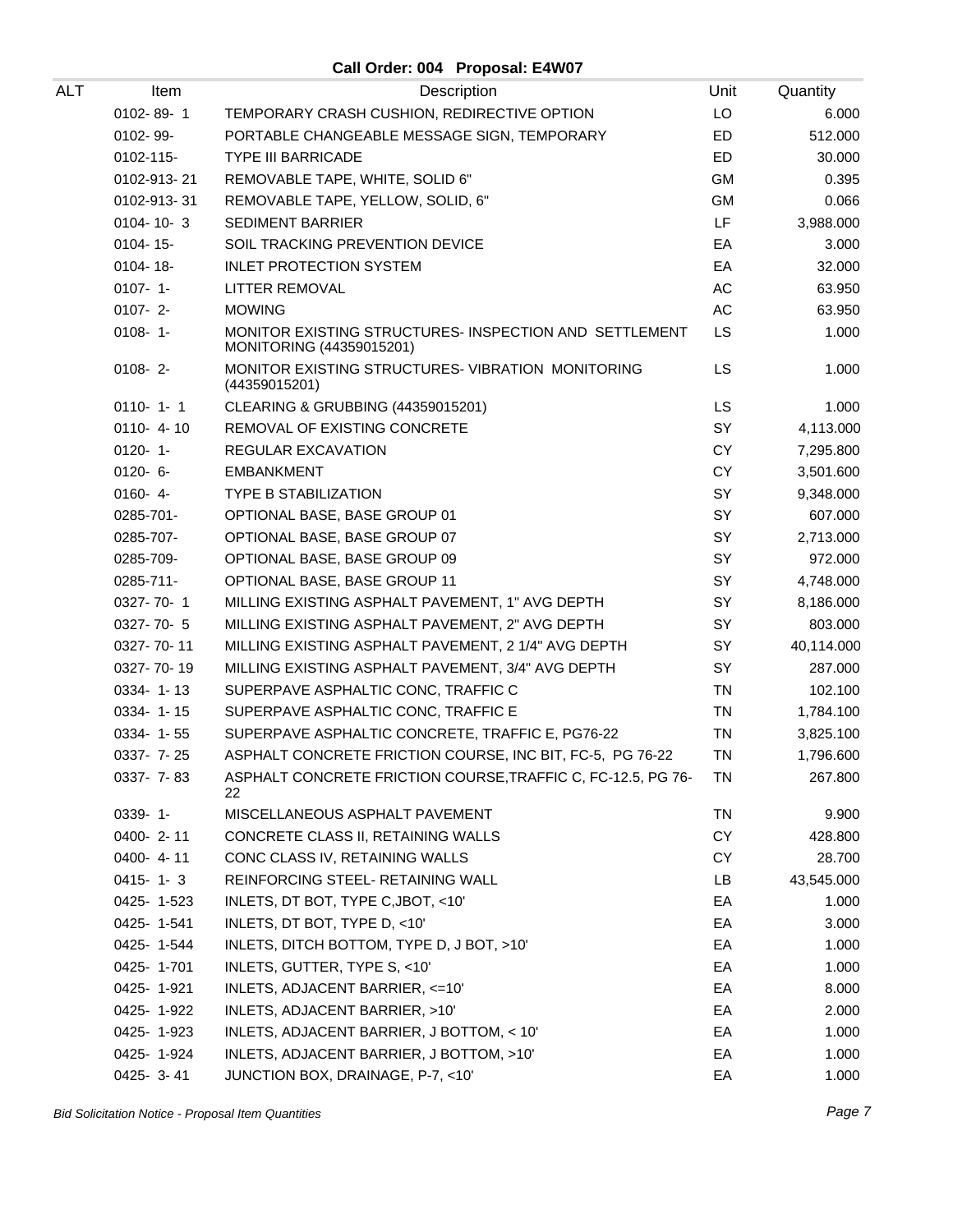## **Call Order: 004 Proposal: E4W07**

| ALT | Item                        | Description                                                                               | Unit      | Quantity   |
|-----|-----------------------------|-------------------------------------------------------------------------------------------|-----------|------------|
|     | 0425-3-43                   | JUNCTION BOX, DRAINAGE, P-7, PARTIAL                                                      | EA        | 1.000      |
|     | 0430-174-118                | PIPE CULVERT, OPTIONAL MATERIAL, ROUND, 18"SD                                             | LF        | 257.000    |
|     | 0430-174-124                | PIPE CULVERT, OPTIONAL MATERIAL, ROUND, 24"SD                                             | LF        | 29.000     |
|     | 0430-174-130                | PIPE CULVERT, OPTIONAL MATERIAL, ROUND, 30"SD                                             | LF.       | 38.000     |
|     | 0430-174-136                | PIPE CULVERT, OPTIONAL MATERIAL, ROUND, 36"SD                                             | LF        | 2.000      |
|     | 0430-174-218                | PIPE CULVERT, OPTIONAL MATERIAL, OTHER SHAPE - ELLIP/ARCH,<br>18"SD                       | LF        | 4.000      |
|     | 0430-174-230                | PIPE CULVERT, OPTIONAL MATERIAL, OTHER SHAPE - ELLIP/ARCH,<br>30"SD                       | LF        | 2.000      |
|     | 0430-174-236                | PIPE CULVERT, OPTIONAL MATERIAL, OTHER SHAPE - ELLIP/ARCH,<br>36"SD                       | LF        | 2.000      |
|     | 0430-174-248                | PIPE CULVERT, OPTIONAL MATERIAL, OTHER-ELIP/ARCH, 48"SD                                   | LF.       | 8.000      |
|     | 0430-830-                   | PIPE FILLING AND PLUGGING- PLACE OUT OF SERVICE                                           | <b>CY</b> | 63.500     |
|     | 0430-984-125                | MITERED END SECTION, OPTIONAL ROUND, 18" SD                                               | EA        | 1.000      |
|     | 0443-70-3                   | FRENCH DRAIN, 18"                                                                         | LF        | 820.000    |
|     | $0520 - 6 -$                | SHOULDER GUTTER- CONCRETE                                                                 | LF.       | 94.000     |
|     | 0521-1-12                   | MEDIAN CONCRETE BARRIER, SHORT GRADE-SEPARATED                                            | LF.       | 95.000     |
|     | $0521 - 1 - 13$             | MEDIAN CONCRETE BARRIER, TALL GRADE-SEPARATED                                             | LF        | 75.000     |
|     | $0521 - 8 - 7$              | CONCRETE BARRIER, WITH JUNCTION SLAB, 36" SINGLE SLOPE                                    | LF.       | 2,354.000  |
|     | 0521-8-25                   | CONCRETE BARRIER, WITH SPECIAL JUNCTION SLAB, 36" SINGLE<br>SLOPE, PROJECT 443590-1-52-01 | LF        | 423.000    |
|     | 0530-1-100                  | RIPRAP, SAND-CEMENT BAGS                                                                  | <b>CY</b> | 13.200     |
|     | 0530-74-                    | <b>BEDDING STONE</b>                                                                      | <b>TN</b> | 5.300      |
|     | $0536 - 1 - 1$              | GUARDRAIL - ROADWAY, GENERAL TL-3                                                         | LF.       | 87.000     |
|     | 0536-8-112                  | GUARDRAIL TRANSITION CONNECTION TO RIGID BARRIER, F&I-<br>INDEX 536-001, APPROACH TL-3    | EA        | 1.000      |
|     | 0536-73-                    | <b>GUARDRAIL REMOVAL</b>                                                                  | LF        | 82.000     |
|     | 0536-85-24                  | <b>GUARDRAIL END TREATMENT- PARALLEL APPROACH TERMINAL</b>                                | EA        | 1.000      |
|     | 0546-72-1                   | GROUND-IN RUMBLE STRIPS, 16"                                                              | GM        | 1.231      |
|     | 0548-12-                    | RETAINING WALL SYSTEM, PERMANENT, EXCLUDING BARRIER                                       | SF        | 9,713.000  |
|     | 0548-13-                    | RETAINING WALL SYSTEM, TEMPORARY, EXCLUDING BARRIER                                       | <b>SF</b> | 2,670.000  |
|     | 0548-14-                    | RETAINING WALL SYSTEM, PERMANENT-WIDENING, ATTACHED TO<br>EXISTING WALL                   | <b>SF</b> | 24,069.000 |
|     | 0550-10-210                 | FENCING, TYPE B, 0.0-5.0', STANDARD FEATURES                                              | LF        | 361.000    |
|     | 0570-1-1                    | PERFORMANCE TURF                                                                          | SY        | 14,126.000 |
|     | $0570 - 1 - 2$              | PERFORMANCE TURF, SOD                                                                     | SY        | 472.000    |
|     | $0706 - 1 - 3$              | RAISED PAVEMENT MARKER, TYPE B                                                            | EA        | 7,296.000  |
|     | 0710-11-101                 | PAINTED PAVEMENT MARKINGS, STANDARD, WHITE, SOLID, 6"                                     | GM        | 6.209      |
|     | 0710-11-102                 | PAINTED PAVEMENT MARKINGS, STANDARD, WHITE, SOLID FOR<br>INTERCHANGE AND URBAN ISLAND, 8" | GM        | 0.900      |
|     | 0710-11-131                 | PAINTED PAVEMENT MARKINGS, STANDARD, WHITE, SKIP, 10-30<br>OR 3-9 SKIP, 6" WIDE           | <b>GM</b> | 0.634      |
|     | 0710-11-201                 | PAINTED PAVEMENT MARKINGS, STANDARD, YELLOW, SOLID, 6"                                    | GM        | 1.928      |
|     | 0999-16-                    | PARTNERING, DO NOT BID (44359015201)                                                      | LS.       | 1.000      |
|     | 0999-25-                    | INITIAL CONTINGENCY AMOUNT, DO NOT BID (44359015201)                                      | LS.       | 1.000      |
|     | <b>Section 0002 Signing</b> |                                                                                           |           |            |
|     | 0700-1-11                   | SINGLE POST SIGN, F&I GROUND MOUNT, UP TO 12 SF                                           | AS        | 1.000      |